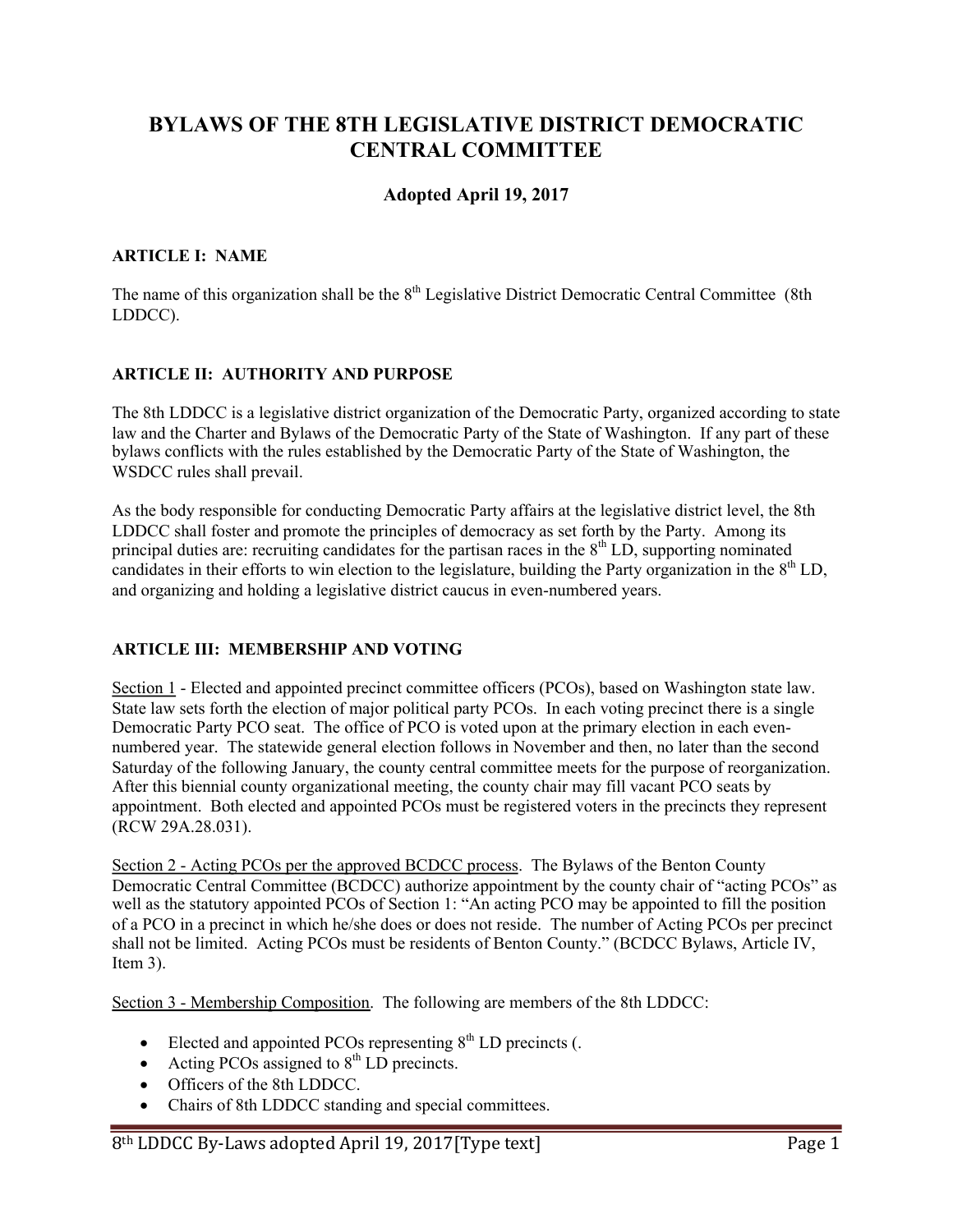- Chair of the BCDCC, if a registered voter in the  $8<sup>th</sup>$  LD.
- Democratic officeholders elected to partisan offices, if registered voters in the  $8<sup>th</sup>$  LD.
- Chair of the  $4<sup>th</sup>$  Congressional District
- Representative of the  $4<sup>th</sup>$  Congressional District to the State Committee Board

Section 4 - Only elected and appointed PCOs of Section 1 may vote on certain matters. The WSDCC Bylaws state that "only elected precinct committee officers and precinct committee officers appointed after the organizational meeting shall vote for district chair, vice chair, state committeewoman, state committeeman, and any representative the legislative district organization is authorized to send to other Party organizations, and on the adoption or amendment of bylaws." (Article IX, Section B) The BCDCC is empowered by Article II, Section 15 of the Washington State Constitution to nominate people for appointment to partisan county offices and to 8th LD legislative offices, if incumbents of the Democratic Party leave office. The WSDCC Bylaws state, "In making interim legislative appointments in singlecounty legislative districts, the county central committee shall make its appointment from a list of three names submitted to the committee by a caucus of the elected and appointed Democratic precinct committee officers of the precincts within the legislative district" (Article VII, Section C).

Section 5 - Only elected PCOs may vote at the reorganizational meeting. State law prescribes a biennial legislative district reorganizational meeting of elected PCOs (see Article VII, Section 3).

Section 6 – The elected PCOs can block the removal from office of the 8th LDDCC Chair. State law provides that a majority vote of the elected PCOs is necessary for the removal of a legislative district chair, see Article IV, Section 2.

Section 7 – Voting members. Aside from the matters noted in Sections 4, 5, and 6, all the 8th LDDCC members are entitled to full participation in the proceedings of the 8th LDDCC. Section 8 - Voting by proxy shall be permitted in accordance with the following rules:

- a. All proxies must be in writing, and either signed by the member or accompanied by a signed letter attesting to the wishes of the member, and designating who will vote the proxy.
- b. No person will hold more than one general and uninstructed proxy.
- c. Proxies are nontransferable.
- d. In order to vote a general and uninstructed proxy, the holder must register the proxy with the Secretary of the 8th LDDCC before a vote is taken
- e. All specific and instructed proxies must be registered with the Secretary before a vote is taken, and shall be tallied for inclusion in the final vote count.
- f. The holder of the proxy must reside in the  $8<sup>th</sup>$  Legislative District.

### **ARTICLE IV: OFFICERS**

Section 1 – Officers and Duties. The officers of the 8th LDDCC shall be a Chair, Vice-Chair, Treasurer, Secretary, State Committeewoman, and State Committeeman. These officers shall perform the duties prescribed by these bylaws, by the parliamentary authority, and additional duties as delineated in any policy guide adopted by the  $8<sup>th</sup>$  LDDCC.

Section 2 – Election, Term of Office, and Removal from Office. Officers are elected at the biennial 8th LDDCC reorganizational meeting to serve until the next reorganizational meeting or until their successors are elected. Officers may be removed from office at the pleasure of the membership as provided in the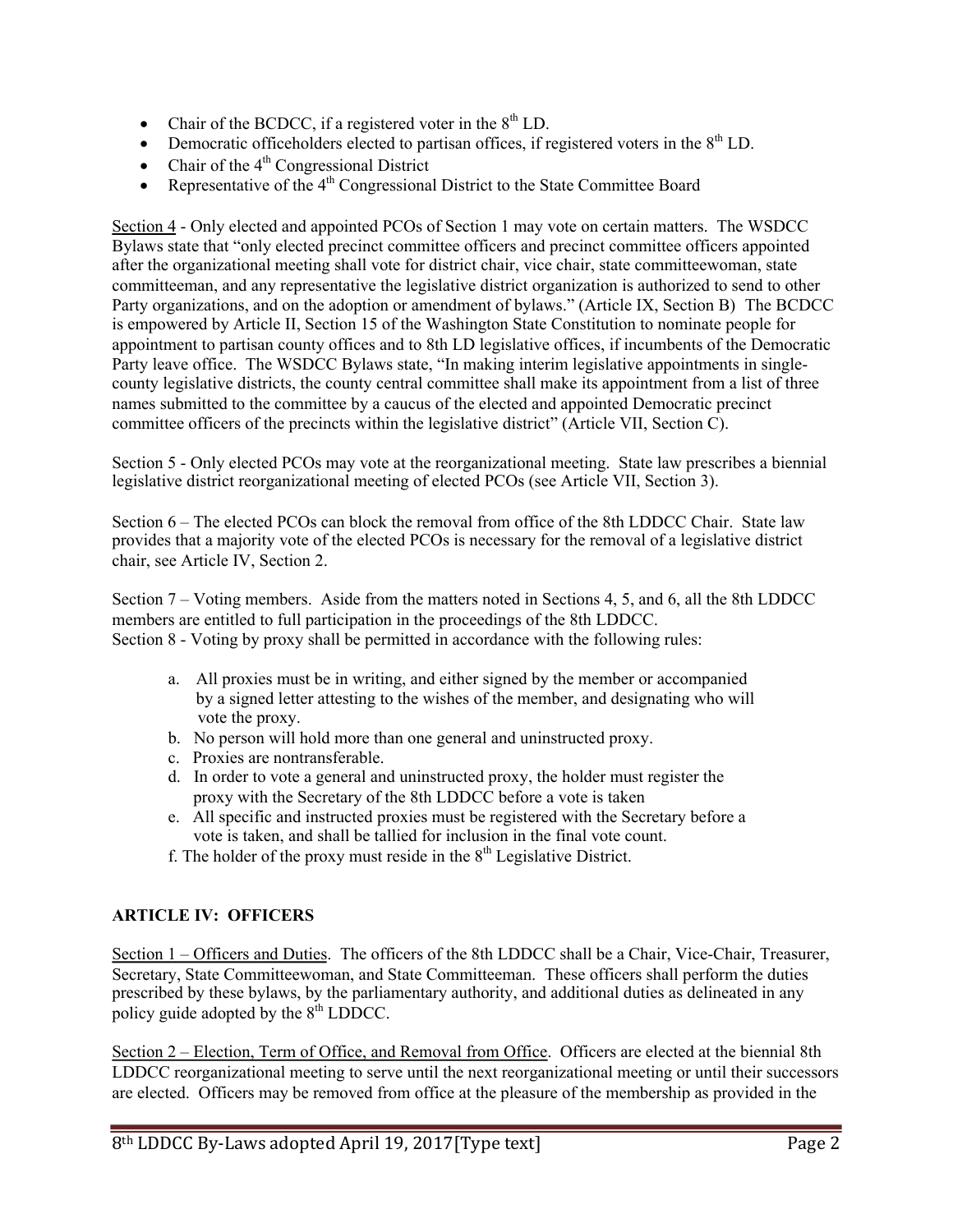parliamentary authority. Only the elected and appointed PCOs of Article III, Section 1 shall be eligible to vote on a motion to remove the Chair, Vice-Chair, State Committeewoman, or State Committeeman. State law provides, "The legislative district chair may be removed only by the majority vote of the elected precinct committee officers in the chair's district." (RCW 29A.80.061) The removal of the Chair shall require sufficient votes of elected and appointed PCOs as well as of elected PCOs. All members may vote on other officers including Secretary and treasurer.

Section 3 – Vacancies. A vacancy in any office, including the office of Chair, shall be filled by election at an 8th LDDCC meeting. Notice shall be sent at least 10 days before the meeting to the members eligible to vote. In accordance with the WSDCC Bylaws, only the elected and appointed PCOs are eligible to vote for Chair, Vice-Chair, State Committeewoman, and State Committeeman (see Article III, Section 4.), but all members are eligible to vote for other officers including Secretary and Treasurer.

Chair - The Chair shall be the executive and official spokesperson of the 8th LDDCC, shall direct the activities of the Executive Board in carrying out the programs and policies of the 8th LDDCC, shall call and preside at all meetings of the 8th LDDCC and of its Executive Board, and shall appoint standing and special committees subject to the approval of the 8th LDDCC. The Chair shall be ex officio a member of every 8th LDDCC committee.

Vice-Chair - The Vice-Chair shall act in the absence of the Chair.

Treasurer - The Treasurer shall be custodian of funds belonging to the 8th LDDCC and arrange for payment of authorized expenses and shall prepare and file public disclosure forms as appropriate.

Secretary - The Secretary shall take minutes of meetings of the 8th LDDCC, shall conduct authorized correspondence, and shall preserve the records of the 8th LDDCC.

State Committeewoman - The State Committeewoman shall represent the 8th LDDCC in the WSDCC.

State Committeeman - The State Committeeman shall represent the 8th LDDCC in the WSDCC.

## **ARTICLE V: EXECUTIVE BOARD**

The Executive Board shall assist the Chair in implementing the programs and policies of the 8th LDDCC. The Executive Board shall consist of the officers identified in Article IV, the chairs of all 8th LDDCC standing and special committees, and the BCDCC Chair. Four members shall constitute a quorum of the Executive Board.

## **ARTICLE VI: STANDING AND SPECIAL COMMITTEES**

There shall be a Fundraising Committee, a Legislative Candidate Search Committee, and such other committees, standing and special, as shall be recommended by the Chair and approved by the 8th LDDCC. The 8th LDDCC Chair shall appoint committee chairs and membership, subject to the approval of the 8th LDDCC.

Fundraising Committee - The Fundraising Committee shall plan and carry out fundraising activities, subject to the approval of the 8th LDDCC.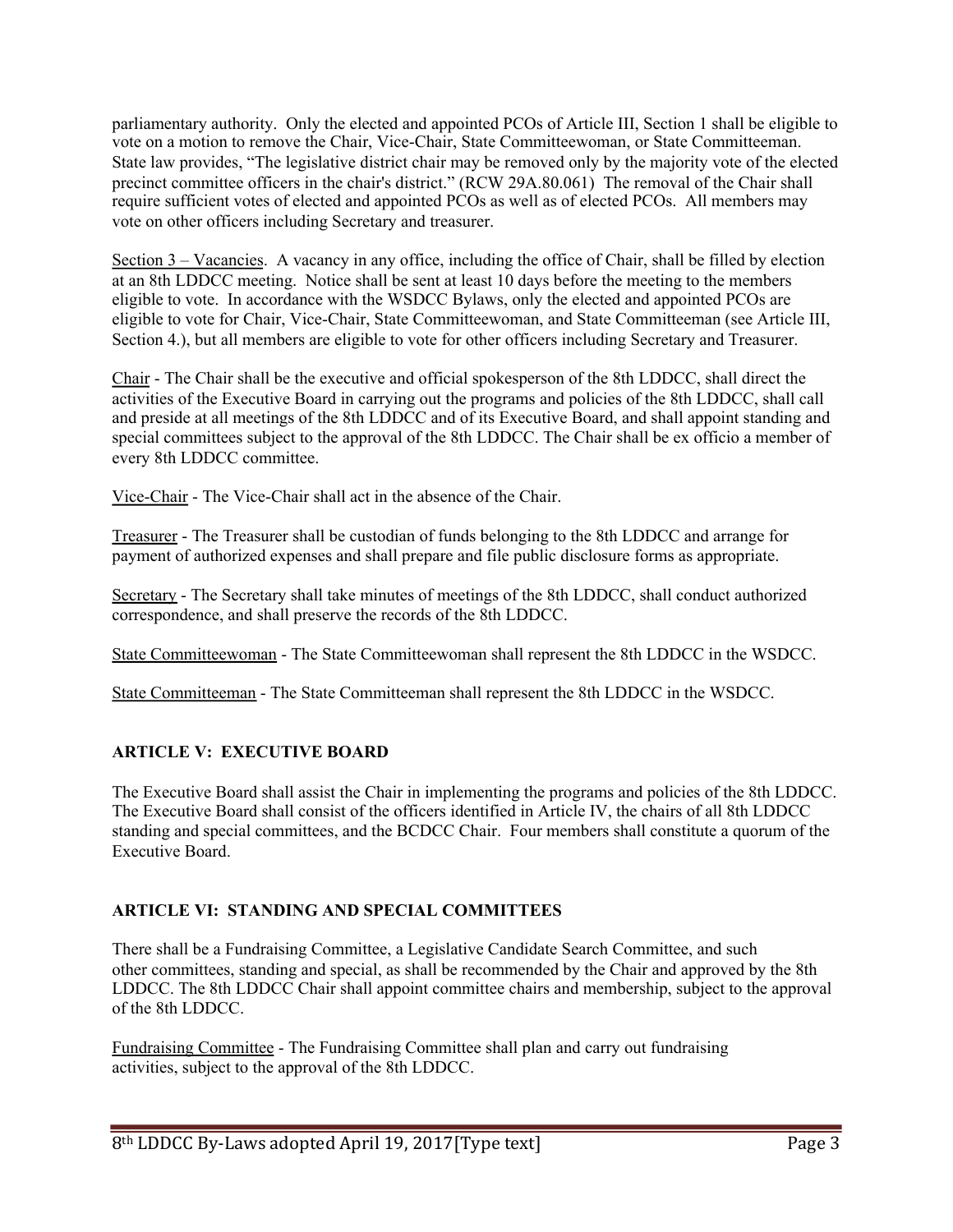Legislative Candidate Search Committee - The Legislative Candidate Search Committee shall seek out Democratic candidates for  $8<sup>th</sup>$  LD State Senator and  $8<sup>th</sup>$  LD State House Representatives.

### **ARTICLE VII: MEETINGS**

Section 1 – Regular meetings. The 8th LDDCC shall have a minimum of four regular meetings a year. The standard order of business described in the parliamentary authority shall be followed. At each meeting, the date, time, and place of the next meeting shall be stated.

If two successive regular meetings are not held, any two officers may call a meeting, provided that due notice be sent to all members at least ten days prior to the meeting date. In the event that the officers fail to call such a meeting, a petition with the signatures of ten Precinct Committee Officers to any officer to do so shall be mandatory, and failure of the officers to act within ten days shall automatically authorize the petitioners to call a meeting, provided that notice be sent to all members at least ten days prior to the meeting date. In the absence of a Chair or Vice-Chair, the top signer of the petition shall act as temporary chair of the meeting.

Section 2 – Special meetings. The Chair or Executive Board may call special meetings. The purpose of the meeting shall be stated in the call. Notice shall be sent to all members at least 10 days before the meeting. An emergency meeting may be called without the ten-day notice provided that a good faith effort is made to notify all members prior to the meeting.

Section 3 – Reorganizational meeting. The biennial 8th LDDCC reorganizational meeting is prescribed by state law: "Within forty-five days after the statewide general election in even-numbered years, the county chair of each major political party shall call separate meetings of all elected precinct committee officers in each legislative district for the purpose of electing a legislative district chair in such district." (RCW 29A.80.061) The Bylaws of the Washington State Democratic Party state, "At the organizational meeting, the legislative district organization shall elect a chair, a vice chair, a state committeewoman, a state committeeman and any representatives it is authorized to send to other Party organizations." (WSDCC Bylaws, Article IX).

Section 4 – Quorum. Ten members of the 8th LDDCC, at least seven of whom shall be PCOs, shall constitute a quorum.

Section 5 – Email and postal mail notification. Email may be used in sending meeting calls, agendae, and written notice of motions, except postal mail shall be used for any member who requests it.

Section 6. 8th LDDCC meetings shall be open to the public.

### **ARTICLE VIII: BUDGET**

The 8th LDDCC shall adopt a budget, but shall make no financial commitment binding the organization beyond the next general election in an even-numbered year. The Treasurer, Chair, and Vice-Chair may make disbursement of funds within the approved budget. Disbursement of funds not within the approved budget may be made only after approval of the 8th LDDCC. At the beginning of each biennium or upon any change in Treasurer (should an elected treasurer be replaced), an Audit Committee shall be appointed to review and report on the 8th LDDCC financial records for the prior biennium.